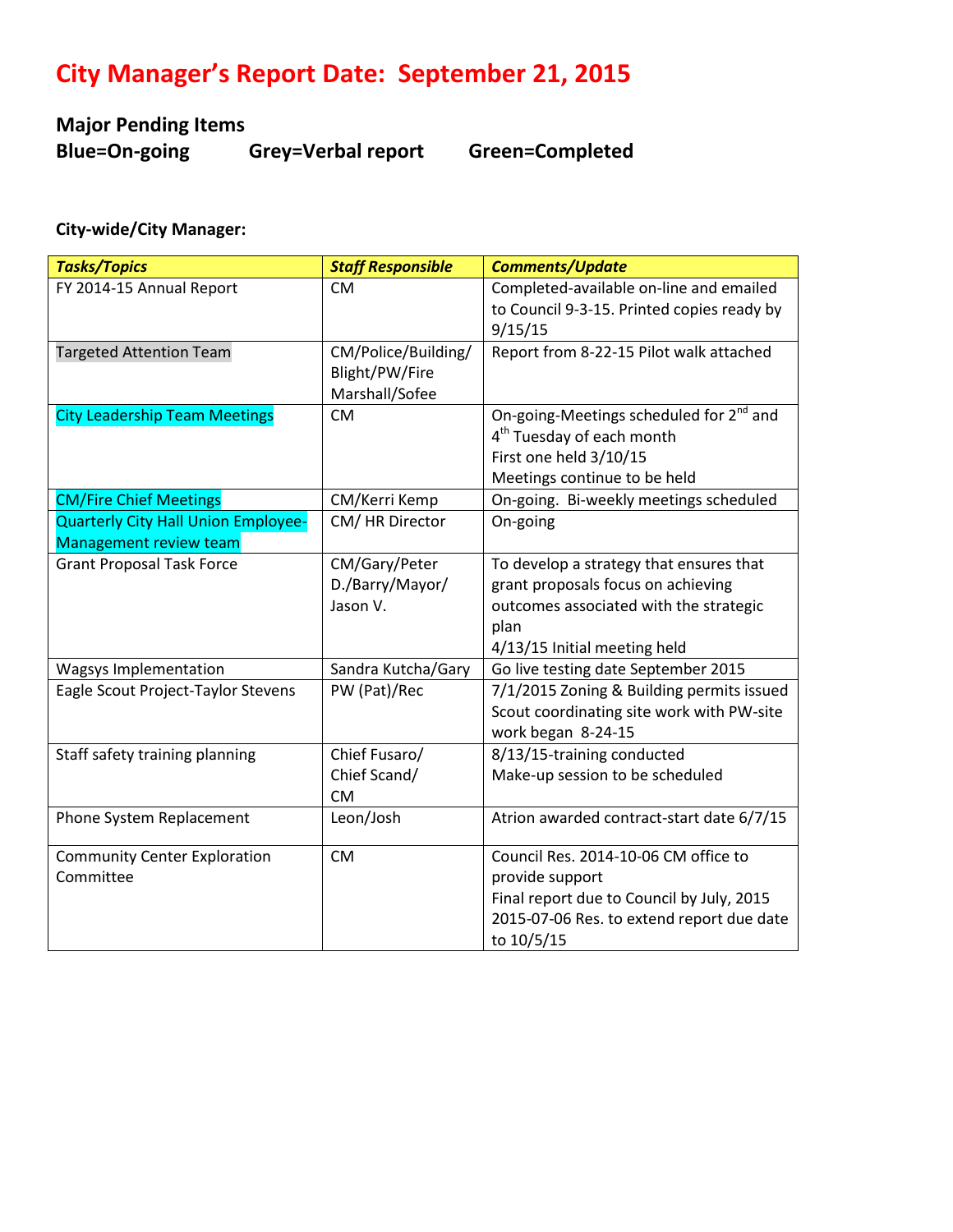| <b>Tasks/Topics</b>              | <b>Staff Responsible</b> | <b>Comments/Update</b>                        |
|----------------------------------|--------------------------|-----------------------------------------------|
| <b>Fountain Street Developer</b> | CM/Committee             | 2015-02-17 Res. directs committee to monitor  |
| Agreement                        |                          | progress and report to Council in August 2015 |
|                                  |                          | Extension requested to report in September    |
| 105-122 Chestnut Street          | CM/Committee             | 2015-03-02 Res auth Committee to oversee and  |
| <b>Developer Agreement</b>       |                          | report to Council by first mtg of August 2015 |
|                                  |                          | Extension requested to report in September    |
| <b>EPA-Shipping St/Chestnut</b>  | Petroleum &              | Debrief held 8/21/15                          |
| St/Ponemah Mills- \$400,000      | hazardous                |                                               |
|                                  | substance                |                                               |
|                                  | assessment               |                                               |

#### **Completed:**

### **Grants:**

| <b>Department/Grant Entity-Purpose-</b>   | <b>Tasks/Topics</b>       | <b>Comments/Update</b>            |
|-------------------------------------------|---------------------------|-----------------------------------|
| <b>Amount</b>                             |                           |                                   |
| DSS-Senior Center-\$690,000               | Renovations-roofing,      | 9/2014-awarded. Project is 60%    |
| Project Manager-Patrick McLaughlin        | HVAC, flooring, painting, | complete-est. Fall 2015           |
|                                           | parking lot               | completion                        |
| DECD-Uncas Leap-\$270,000                 | Environmental             | 1/23/15 Grant awarded             |
| Project Manager-Jeanne Kurasz             | assessment & testing      | Contract negotiations for work    |
|                                           |                           | underway                          |
| DECD-Shipping St/Terminal Way-            | Environmental             | 4/17/14 Grant Awarded             |
| \$200,000                                 | assessments               | 6/11/15 reviewing assessment      |
| Project Manager-Peter Davis/Gary Evans    |                           | results with consultant           |
|                                           |                           | $8/17/15$ Status mtg              |
| DECD Historic Restoration Fund-City Hall- | Flooring                  | Going out for re-bid              |
| \$90,000                                  | repair/replacement        | Previous bid submissions did not  |
| Project Manager-Pat McLaughlin            |                           | meet State requirements           |
| DECD-26 Shipping St-\$200,000             | Assessment/remediation    | 4/14/15 Application submitted     |
|                                           |                           | 5/20/15 DECD interview            |
|                                           |                           | Grant successful-grant            |
|                                           |                           | agreement under review to be      |
|                                           |                           | signed                            |
| DECD-Howard Brown Park-\$1,200,000        | Replace fishing docks     | 3/2015 Application submitted      |
|                                           |                           | 8/13/15 Senator Osten             |
|                                           |                           | confirmed with Barry that this is |
|                                           |                           | still in the works                |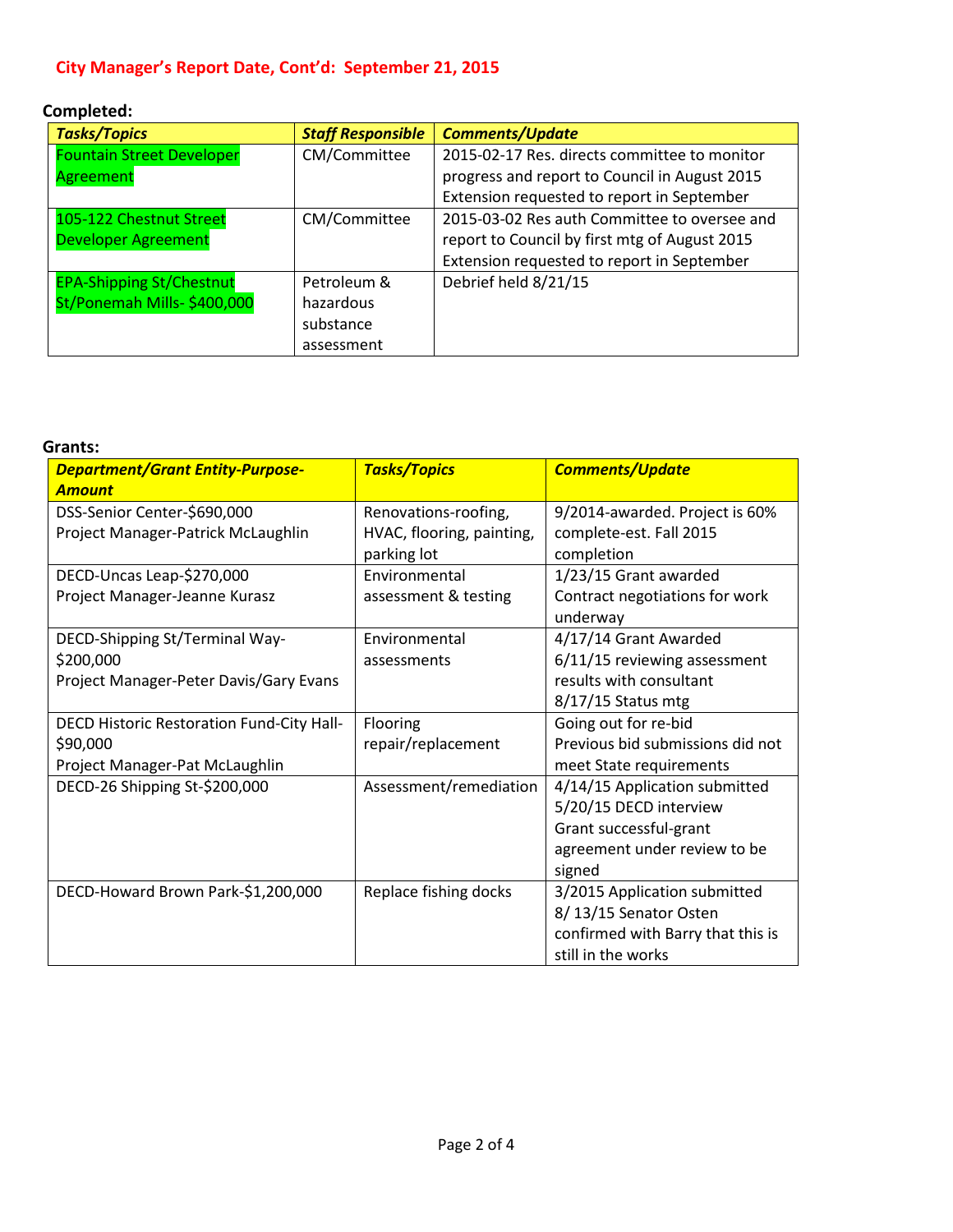## **Department Initiatives:**

| <b>Department/Grant Entity-Purpose-</b><br><b>Amount</b> | <b>Tasks/Topics</b>      | <b>Comments/Update</b>           |
|----------------------------------------------------------|--------------------------|----------------------------------|
| Recreation                                               | On-line program          | Working on plan for both         |
|                                                          | registration software    | Rec/Senior center                |
|                                                          |                          | Software selected, negotiating   |
|                                                          |                          | final costs, anticipated         |
|                                                          |                          | implementation October 2015      |
| Finance                                                  | Develop interim          | Will begin working on this in    |
|                                                          | financial reporting      | August 2015                      |
|                                                          | format                   |                                  |
| <b>Human Resources</b>                                   | Civic Plus HR-Enable on- | 50% complete, plan to go live on |
|                                                          | line HR functions        | August 26th.                     |

## **Public Works Streets/Bridges Projects:**

| <b>Grant Entity-Purpose-Amount</b>        | <b>Tasks/Topics</b> | <b>Comments/Update</b>                 |
|-------------------------------------------|---------------------|----------------------------------------|
| DOT-Sherman St Bridge-\$5,400,000         | Replace both        | Awarded in 2012                        |
| Project manager-Ellison/McLaughlin        | bridges at          | In engineering phase with              |
|                                           | intersection of     | construction anticipated to begin      |
|                                           | Sherman &           | 2017-18                                |
|                                           | Asylum              |                                        |
|                                           | <b>Streets</b>      |                                        |
| DOT-Sunnyside Bridge                      | <b>Historic</b>     | Awarded in 2014                        |
| Project manager-Ellison/McLaughlin        | restoration of      | Construction anticipated to begin      |
|                                           | stone               | 2016-17                                |
|                                           | masonry             |                                        |
|                                           | bridge              |                                        |
| DOT - Pleasant Street Bridge -\$1,134,400 | Bridge deck         | Awarded in 2014                        |
| Project manager-Ellison/McLaughlin        | replacement         | Construction anticipated to begin      |
|                                           |                     | 2016-17                                |
| DOT - Connecticut Avenue-\$685,200        | Repave CT           | Awarded in 2014                        |
| Project manager-McLaughlin                | Ave from W.         | Construction anticipated to begin this |
|                                           | Town St. to         | summer                                 |
|                                           | Wisconsin           |                                        |
|                                           | Ave.                |                                        |